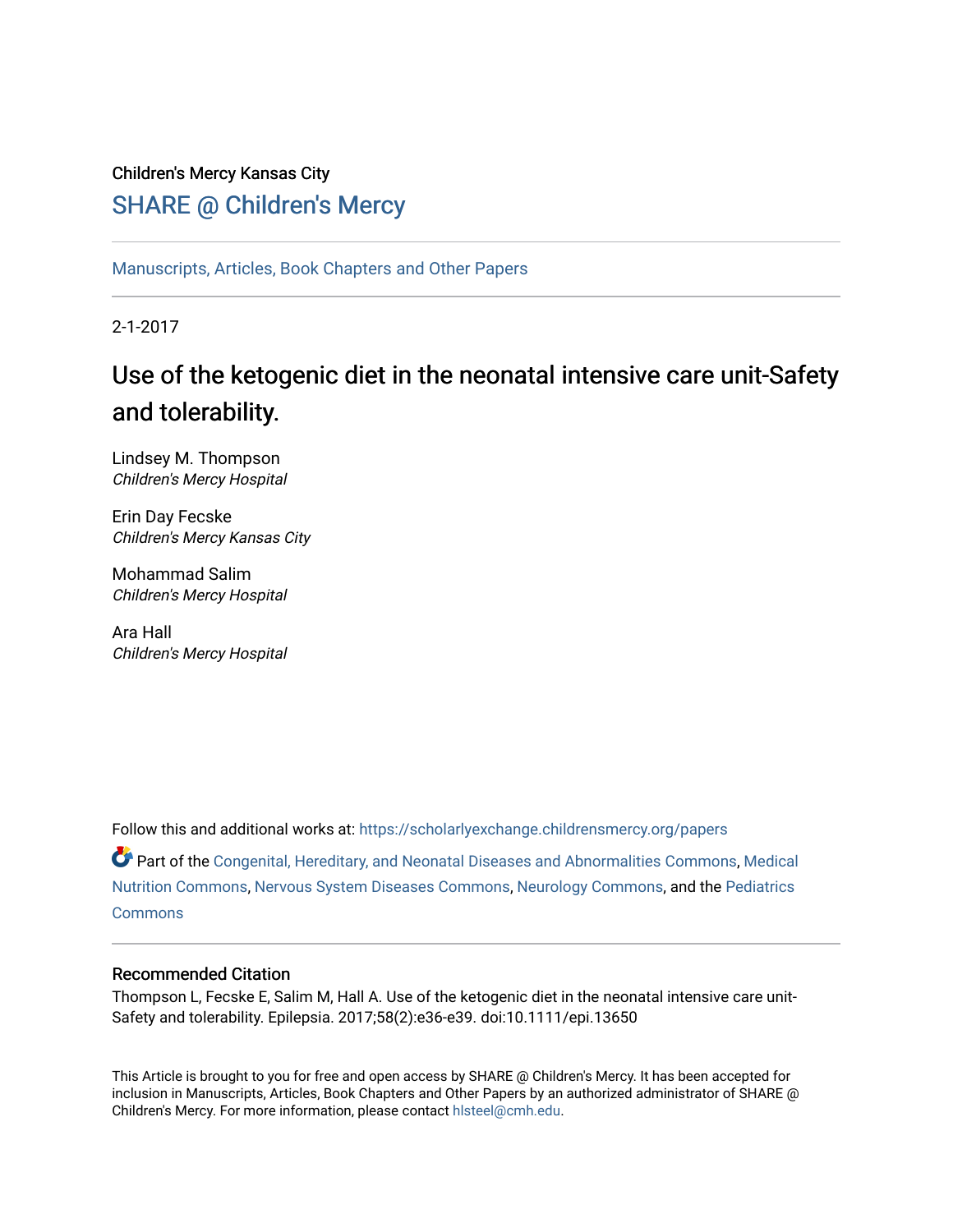

## Use of the ketogenic diet in the neonatal intensive care unit —Safety and tolerability

\*Lindsey Thompson, †Erin Fecske (D, †Mohammad Salim, and †Ara Hall

Epilepsia, 58(2):e36–e39, 2017 doi: 10.1111/epi.13650



Lindsey Thompson is a ketogenic dietitian at Children's Mercy's Comprehensive Epilepsy Center.

#### **SUMMARY**

Drug-resistant epilepsy poses a challenge in neonatal patients, especially those in the neonatal intensive care unit (NICU), who have various secondary comorbidities. We present results of four children with a history of drug-resistant epilepsy for whom a ketogenic diet was initiated and used in the NICU. A nonfasting induction into ketosis over 1–2 weeks was utilized, with gradual increases in the ketogenic ratio every 2–3 days. Data were collected retrospectively from a database, which included medical history, daily progress notes, relevant laboratory data, and imaging and diagnostic information. The ketogenic diet was well tolerated in all cases. The most common side effects observed were constipation, hypoglycemia, and weight loss. Serum  $\beta$ -hydroxybutyrate levels demonstrated improved reliability as a marker of ketosis when compared to urine ketones in this population. Perceived benefits to the infants included improved seizure control, increased alertness, and decreased need for invasive respiratory support. These cases demonstrate that the use of the ketogenic diet for treatment of neonatal encephalopathy and refractory epilepsy can be undertaken safely in the NICU and is well tolerated by carefully screened neonates and infants.

KEY WORDS: Diet therapies, Neonatal intensive care unit, Refractory epilepsy, Nonpharmacologic.

The ketogenic diet is a high-fat, low-carbohydrate diet that is an effective treatment for reducing seizures in infants and children with drug-resistant epilepsy.<sup>1,2</sup> A 2012 Cochrane Review reported that the benefits of a ketogenic diet are comparable to those of modern antiepileptic drugs  $(AEDs).<sup>2</sup>$  The ketogenic diet has been studied previously in infants with refractory epilepsy and has been demonstrated to be safe and effective.<sup>3–5</sup> Klepper et al.<sup>3</sup> described the use of the ketogenic diet in four young infants, and Nordli et al., $4$  reported that the diet had equal efficacy in 32 infants, including medication weaning, when compared to previous studies of older children. Kayyali et al., $<sup>5</sup>$  described success-</sup> ful and efficacious use of the diet in 15 infants with refractory epileptic spasms. However, these studies have not

Wiley Periodicals, Inc. © 2017 International League Against Epilepsy

described the use of ketogenic diet in critically ill hospitalized infants. Drug-resistant epilepsy poses a challenge in infant patients, especially those in the neonatal intensive care unit (NICU) who have various secondary comorbidities. There is a single published case report that includes one patient, 9 weeks of age, for whom the ketogenic diet was successfully used to treat refractory status epilepticus in the NICU.<sup>6</sup> Nonetheless, no other data have been published on the safety and tolerability of the ketogenic diet in infants being treated for epileptic encephalopathy and refractory seizures in the NICU. Thus, we present data on four infants with a history of drug-resistant epilepsy for whom the ketogenic diet was initiated and used in the NICU.

## **METHODS**

The Children's Mercy Hospital Institutional Review Board approved this study. Data were collected retrospectively from a database, which included medical history, daily progress notes, diet information, relevant laboratory data, imaging findings, and electroencephalography (EEG) monitoring. Frequency of clinical seizures, complications,

Accepted November 23, 2016; Early View publication January 12, 2017.

<sup>\*</sup>Nutrition, Children's Mercy Hospital, Kansas City, Missouri, U.S.A.; and †Epilepsy and Neurophysiology Section, Children's Mercy Hospital, Kansas City, Missouri, U.S.A.

Address correspondence to Erin Fecske, 5808 W. 110th Street, Overland Park, KS 66211, U.S.A. E-mail: edfecske@cmh.edu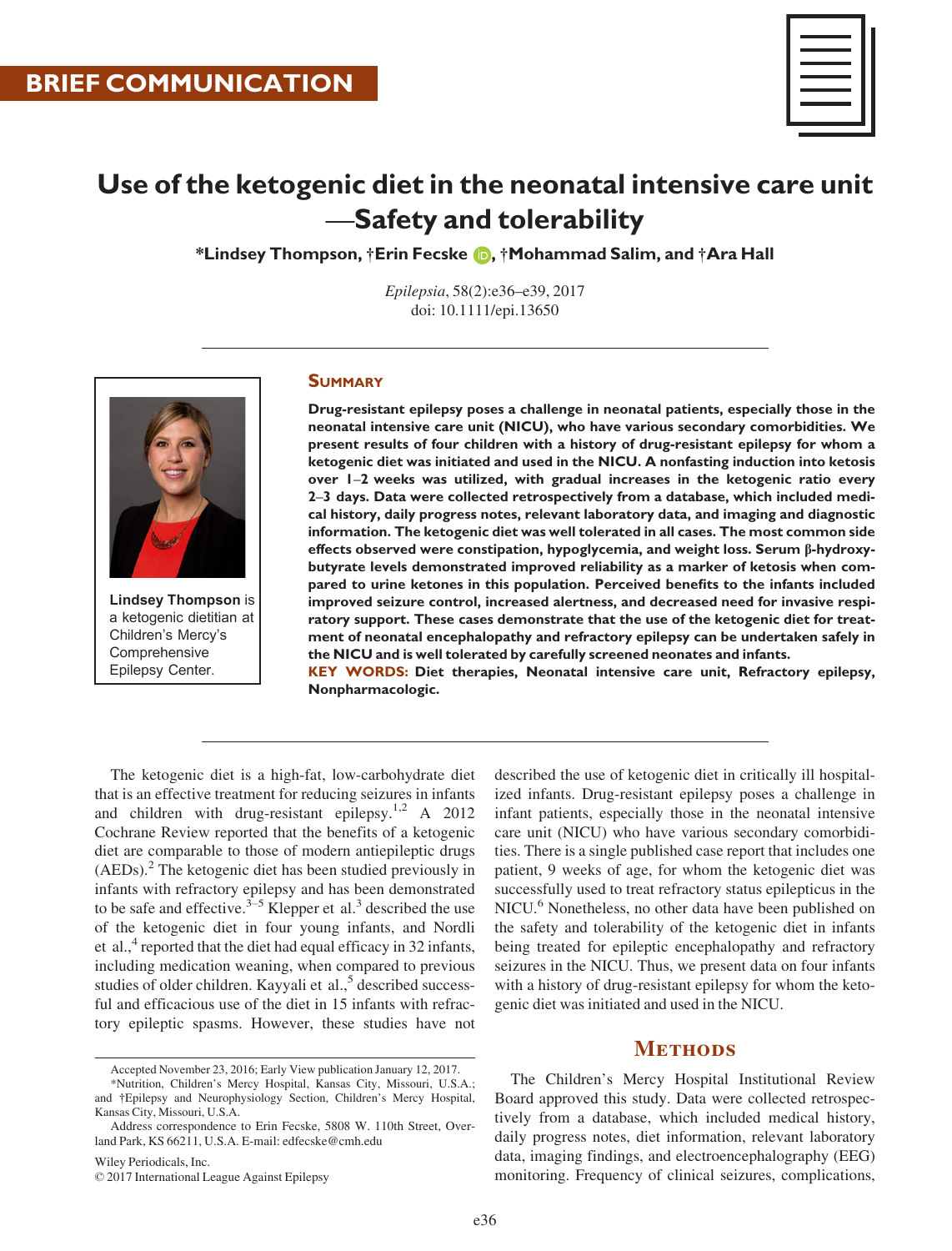Ketogenic Diet in the NICU

e37

and perceived benefits noted with ketogenic diet initiation were collected via caregiver and medical staff report. Patient demographics are presented in Table 1. All patients failed to respond to at least three AEDs prior to ketogenic diet initiation. Failure was defined as continued seizures despite appropriate doses of AEDs. Metabolic screening, including serum amino acids, urine organic acids, and acylcarnitine panel, was performed for all patients prior to diet initiation, as well as evaluation for contraindications to the ketogenic diet, as outlined previously by Kossoff et al.<sup>7</sup> All patients had EEG studies performed before and after ketogenic diet initiation, but there was no standard time for completion of EEG.

A nonfasting induction into ketosis over 1–2 weeks was utilized, with gradual increases in the ketogenic ratio every 2–3 days, starting with a ketogenic ratio of 1:1. Diet ratio was titrated until a blood ketone level >3,000 lmol/L was achieved. Diet ratio was adjusted further in response to perceived benefit to seizure control, infant alertness, or decreased need for respiratory support. The highest ratio utilized was 4:1. The following lab monitoring was performed during diet initiation: basic metabolic panels daily, urine dipstick for ketones with each void, and serum  $\beta$ -hydroxybutyrate every other day. Blood glucose was monitored with fingerstick four times daily or as needed based on clinical course. Frequency of laboratory blood draws were minimized to preserve infant blood volume. Ketogenic formulas (KetoCal 4:1 LQ, Nutricia North America, and Ross Carbohydrate Free, Abbott Nutrition) and modular products (MCT Oil, Nestle, and Liquid Protein Fortifier, Abbott Nutrition) were used to initiate the diet. In case 4, the patient's ketogenic formula was mixed with the mother's breast milk to the prescribed ketogenic ratio. All patients required additional vitamin and mineral supplementation to meet 100% of micronutrient requirements per Institute of Medicine recommendations<sup>8</sup>

All four patients were discharged home from the NICU on the ketogenic diet and were followed in the outpatient clinic every 3 months. Clinic visits consisted of anthropometric assessment, clinical evaluation, and discussion of diet efficacy with caregivers. Laboratory data collected at follow-up visits included basic metabolic panel, liver function tests, serum  $\beta$ -hydroxybutyrate level, lipid panel, and serum micronutrients.

### **RESULTS**

Ketogenic diet initiation was well tolerated in all infants studied. Ketosis was achieved in all cases as evidenced by serum ketone level (Fig. 1). Urine ketones were variable and did not correlate directly with serum levels of ketosis (Fig. 1). In case 1, the infant required continuous nasogastric feedings due to preexisting hypoglycemia that persisted, although did not worsen, with ketogenic diet induction.

|                   |                                                                                                       |             |                 |                |                  | Table 1. Patient demographics |               |             |                    |                               |
|-------------------|-------------------------------------------------------------------------------------------------------|-------------|-----------------|----------------|------------------|-------------------------------|---------------|-------------|--------------------|-------------------------------|
|                   |                                                                                                       |             | Intubated       |                |                  |                               |               |             |                    |                               |
|                   |                                                                                                       | Age at KD   | at KD           | KD ratio       | Route of diet    | Medications                   | Epilepsy      |             | Mean serum         |                               |
|                   |                                                                                                       | initiation  | initiation      | required at    | administration   | at time of                    | therapies     | KD duration | <b>B-HBA</b> since | Outcomes                      |
|                   | Medical history                                                                                       | (weeks)     | $\widetilde{K}$ | initiation     | at KD initiation | KD Initiation                 | to date       | to date     | diet initiation    | to date                       |
| Case <sup>1</sup> | SCN2A mutation,                                                                                       | $\supseteq$ |                 | $\overline{4}$ | 9<br>N           | Phenobarbital                 | Phenobarbital | 2.5 years   | 4,473 µmol/L       | Daily seizures                |
|                   | epileptic                                                                                             |             |                 |                | (continuous)     | Levetiracetam                 | Topiramate    |             |                    | Severe DD                     |
|                   | encephalopathy                                                                                        |             |                 |                |                  | Topiramate                    | Clobazam      |             |                    | Cortical visual impairment    |
|                   |                                                                                                       |             |                 |                |                  | Clobazam                      | 4:1 KD        |             |                    | Dystonia                      |
| Case <sub>2</sub> | Idiopathic                                                                                            |             |                 | $\overline{4}$ | $\frac{c}{Z}$    | -evetiracetam                 | Vigabatrin    | 2.25 years  | 4,314 µmol/L       | Seizure-free $\times$ 2 years |
|                   | Ohtahara                                                                                              |             |                 |                |                  | Topiramate                    | 2.75:1 KD     |             |                    | Severe DD                     |
|                   |                                                                                                       |             |                 |                |                  | Phenobarbital                 |               |             |                    |                               |
| Case 3            | syndrome<br>KCNT/ mutation,                                                                           |             | z               | $\frac{1}{2}$  | Q                | Phenobarbital                 | Phenobarbital | 10 months   | 4,123 µmol/L       | Daily seizures                |
|                   | early infantile                                                                                       |             |                 |                |                  | .evetiracetam                 | evetiracetam  |             |                    | Severe DD                     |
|                   | epileptic                                                                                             |             |                 |                |                  | Clobazam                      | Clobazam      |             |                    |                               |
|                   | encephalopathy                                                                                        |             |                 |                |                  | Phenytoin                     | 3.25:1 KD     |             |                    |                               |
| Case 4            | KCNQ2 mutation,                                                                                       |             | Z               | 3.5:           | PO/NG            | Phenobarbital                 | Phenobarbital | 2.25 years  | 6,950 µmol/L       | Daily seizures                |
|                   | epileptic                                                                                             |             |                 |                |                  | Levetiracetam                 | -evetiracetam |             |                    | Severe DD                     |
|                   | encephalopathy                                                                                        |             |                 |                |                  | Topiramate                    | 3.75:1 KD     |             |                    |                               |
|                   |                                                                                                       |             |                 |                |                  | Clobazam                      | ğ             |             |                    |                               |
|                   | NG, nasogastric; PO, by mouth; KD, ketogenic diet; β-HBA, β-hydroxybutyrate; DD, developmental delay. |             |                 |                |                  |                               |               |             |                    |                               |
|                   |                                                                                                       |             |                 |                |                  |                               |               |             |                    |                               |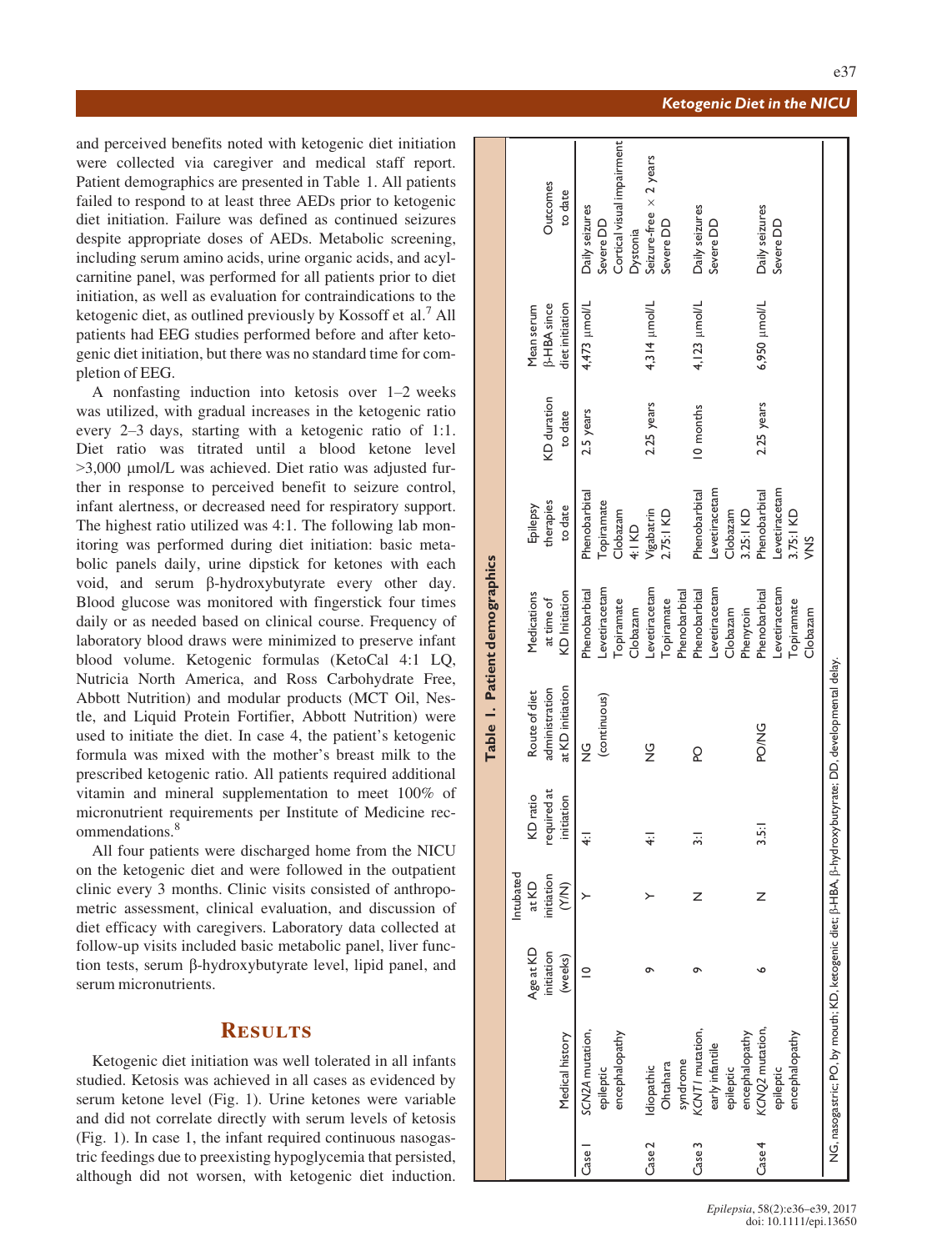#### L. Thompson et al.



Figure 1.

Serum betahydroxybutyrate levels at each ketogenic diet ratio for cases 1–4 correlated with urine ketone measurements. Epilepsia © ILAE

None of the infants in this series required intravenous fluids or intravenous nutrition support during diet initiation.

A reduction in clinical seizures was reported subjectively by caregivers and/or medical staff in three of four cases (cases 1, 2, and 4). However, only the EEG in case 4 demonstrated improved organization and decreased seizures after diet initiation. This patient became seizure-free within 2 weeks of starting the ketogenic diet. In case 3, caregivers did not report a reduction in seizure activity, and this observation was supported by continued seizures on EEG. None of the EEG findings demonstrated worsening of epilepsy; however, evolution of epileptic encephalopathy was observed in three of the four cases (cases 1–3).

Improved response to environmental stimuli was reported in all four cases by caregivers. Case 1 and case 2, who were intubated at baseline, were successfully extubated and weaned to either nasal cannula or room air after ketogenic diet initiation.

The most common side effects observed were constipation, hypoglycemia, and weight loss. Constipation was noted in cases 1 and 2. Constipation was successfully treated with glycerin suppositories and addition of MCT oil to the patients' formula. Case 1 experienced low blood glucose (defined as <40 mg/dl). Ten milliliters of juice was given acutely and progress of diet initiation was slowed, which resulted in improved blood glucose levels. Weight loss was a problem for case 1 initially, but resolved with calorie adjustments and the addition of MCT oil (5% of fat calories) to formula.

All four infants remain on ketogenic diet for management of epilepsy (Table 1). All infants were able to have at least one medication weaned after starting ketogenic diet, with two of the four infants having more than one medication weaned. No cases exhibited elevated cholesterol levels after ketogenic diet initiation.

### **DISCUSSION**

These cases demonstrate that initiation of the ketogenic diet for treatment of refractory epilepsy can be undertaken safely in the NICU and is well tolerated in carefully screened infants. Although the efficacy of the ketogenic diet for seizure control cannot be determined in this small population, the caregivers and medical staff reported reductions in numbers of clinical seizures, an observation supported by EEG findings in one patient. Unanticipated improvements in alertness and respiratory effort suggest additional benefit to support the use of this treatment option in infants in the NICU.

Serum b-hydroxybutyrate levels demonstrated improved reliability as a marker of ketosis when compared to urine ketones in this population, which has been noted previously.<sup>3</sup> Metabolic complications, including hypoglycemia, were consistent with previously reported side effects of the ketogenic diet in infants $3-6.9$  and were easily managed with standard interventions. Acute weight loss, which was noted in case 1, was also reported previously in an infant started on the ketogenic diet by Goyens et al. $9$  In both instances, weight loss was reversed successfully with the addition of MCT oil to the infant's formula. Hyperlipidemia is commonly reported with ketogenic diet use,<sup>10</sup> including in infants<sup>4</sup>; however, this was not observed in any cases at follow-up clinic visits.

Education of staff and caregivers is vital for successful use of this treatment option in the NICU. Initial obstacles to ketogenic diet initiation in the NICU included the following: staff inexperience with the metabolic effects and monitoring required for ketogenic diet initiation, concern by NICU physicians that use of the ketogenic diet would prevent infants from receiving appropriate nutrition and limit weight gain, incorrect ordering of formula, and